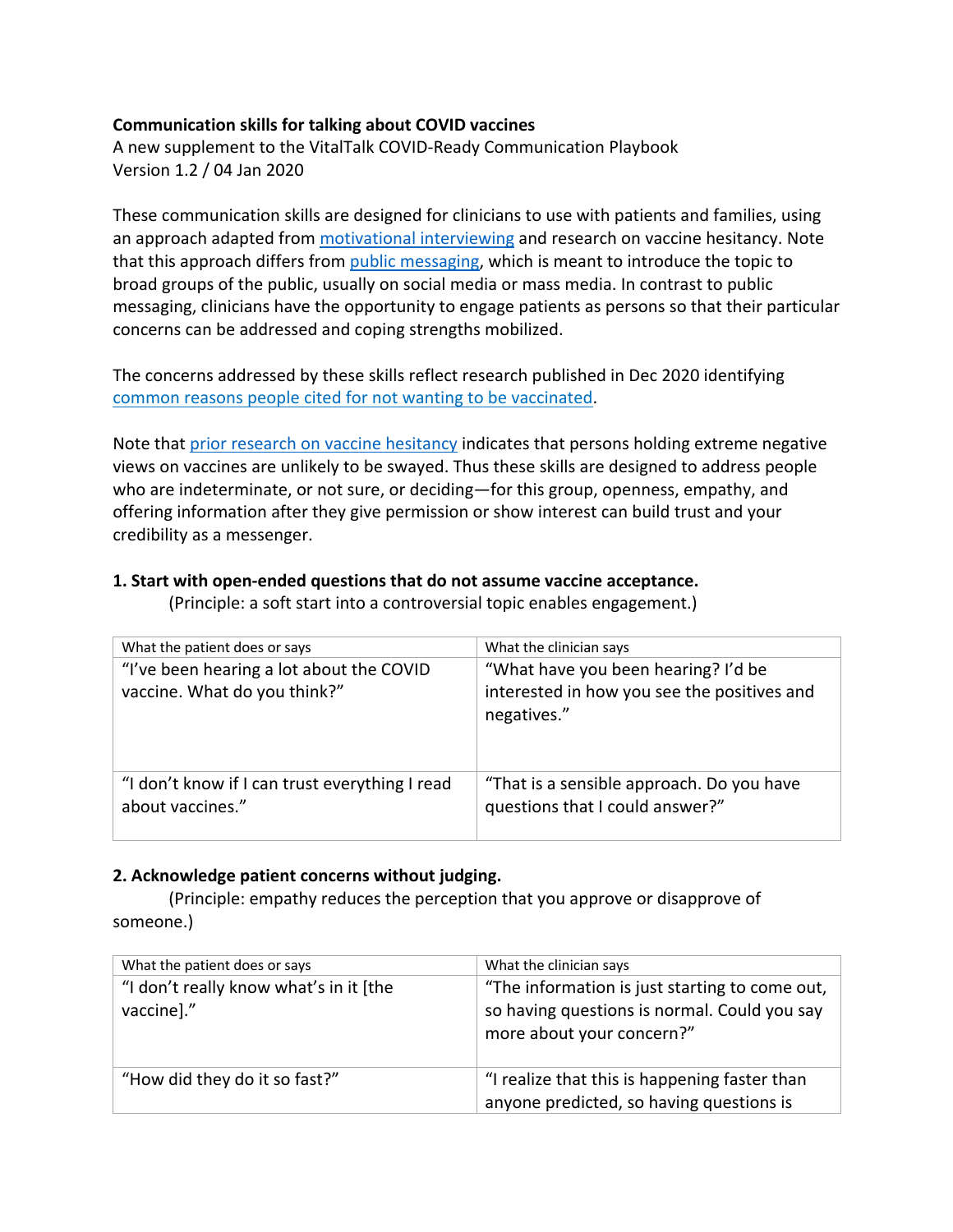|                                | normal. The people who developed this<br>vaccine have been working on vaccines for<br>two decades. It's been in the making for a<br>long time." |
|--------------------------------|-------------------------------------------------------------------------------------------------------------------------------------------------|
| "I just don't trust vaccines." | "I have heard other people say they are<br>worried about the vaccine. Could you say<br>more about your concern?                                 |

# **3. Avoid criticizing the patient's information sources; cite your experience and/or point them to high quality sources.**

(Principle: instead of trying to argue against misinformation, provide high quality information from a positive frame.)

| What the patient does or says                                        | What the clinician says                                                                                                                                                                                                                                                                                                                                                                                                                  |
|----------------------------------------------------------------------|------------------------------------------------------------------------------------------------------------------------------------------------------------------------------------------------------------------------------------------------------------------------------------------------------------------------------------------------------------------------------------------------------------------------------------------|
| "I just think this has gotten really political."                     | "You are right, it has gotten political. Here's<br>what I can say. I've looked at the results of<br>the vaccine we have to offer. This vaccine<br>does really protect people from COVID. I<br>want you to have the benefit of it."                                                                                                                                                                                                       |
| "You just never know what the side effects<br>will be."              | "Yes, it is true that there have been some<br>side effects. The most common side effect is<br>some soreness at the injection site. There<br>have been a couple of people who have had<br>severe allergic reactions that were treated<br>successfully. In the trials, more than 40,000<br>people were treated, and the serious side<br>effects were very rare. The vaccine that we<br>have is proven to be safe, and I have taken<br>it." |
| "I read on social media that the risk of COVID<br>is not that high." | "It is true that COVID can affect people mildly<br>or severely. My colleagues and I are seeing<br>enough severe cases of COVID that our<br>hospitals are so full that they cannot do<br>everything they would like to do for patients.<br>There is a daily newsletter from the<br>department of health that shows the latest<br>numbers that I can share with you."                                                                      |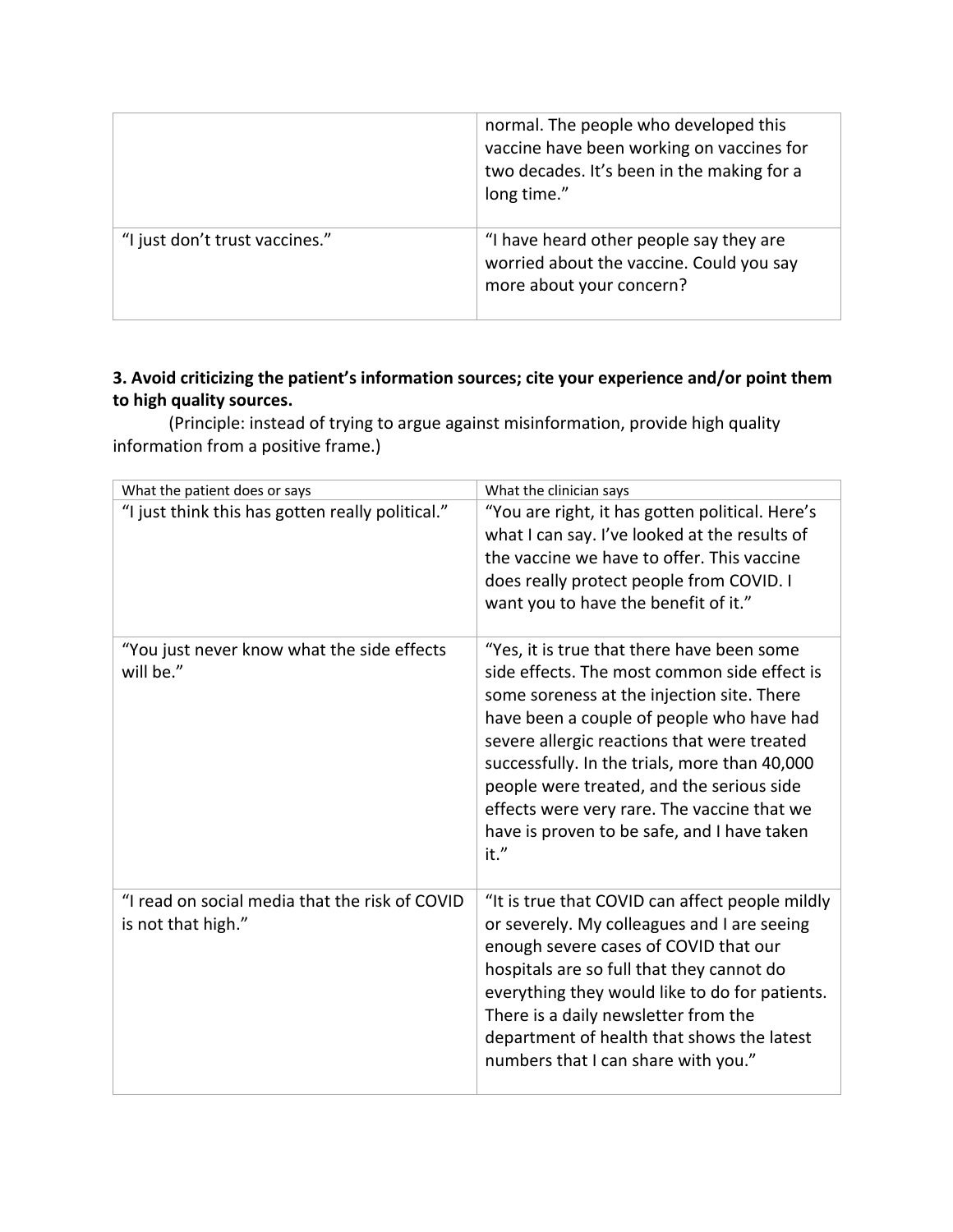# **4. Show awareness of your status as a messenger, especially for people of color and members of other underserved groups.**

(Principle: who you are as a messenger matters, and your awareness of that contributes to your authenticity and trustworthiness. Use examples of other messengers who resemble your patient.)

| What the patient does or says                                                | What the clinician says                                                                                                                                                                                                                                                                                                                                                                                                                                                      |
|------------------------------------------------------------------------------|------------------------------------------------------------------------------------------------------------------------------------------------------------------------------------------------------------------------------------------------------------------------------------------------------------------------------------------------------------------------------------------------------------------------------------------------------------------------------|
| "I am not sure that the needs of my people<br>have been taken into account." | "I realize that the medical system in the<br>United States has not treated everyone fairly<br>in the past, and that it has been racist. I<br>recognize the injustices that have happened<br>in the past. We are handling the COVID<br>vaccine differently. It has been tested in<br>people of all different backgrounds, and it is<br>proven to be safe for all. At this<br>clinic/hospital we are offering the vaccine<br>according to someone's risk of getting<br>COVID." |
| "I have heard that you can get COVID from<br>the vaccine."                   | "I recognize that our country has a terrible<br>history of injecting Black people with<br>diseases. That should never happen again.<br>This COVID vaccine is different. It has been<br>proven to prevent infection, and I have taken<br>it myself. Did you see the Black nurse in the<br>newspaper getting the vaccine? She was<br>trying to teach us all that it is safe."                                                                                                  |

## **5. Link vaccine acceptance to the patient's hopes and goals**

(Principle: showing how the vaccine is a stepping stone towards a future the patient wants can motivate them.)

| What the patient does or says                | What the clinician says                                                                                                                                                                                                                                            |
|----------------------------------------------|--------------------------------------------------------------------------------------------------------------------------------------------------------------------------------------------------------------------------------------------------------------------|
| "I'm just going to wait."                    | "Of course, this is your decision. I do think<br>that the vaccine is a step towards a social life<br>with fewer restrictions. And you mentioned<br>that you want to visit your friends [or family].<br>The vaccine will help you and all of us do that<br>sooner." |
| "I want some other people to take it first." | "You mentioned that you're concerned about<br>your family members who have high risk                                                                                                                                                                               |